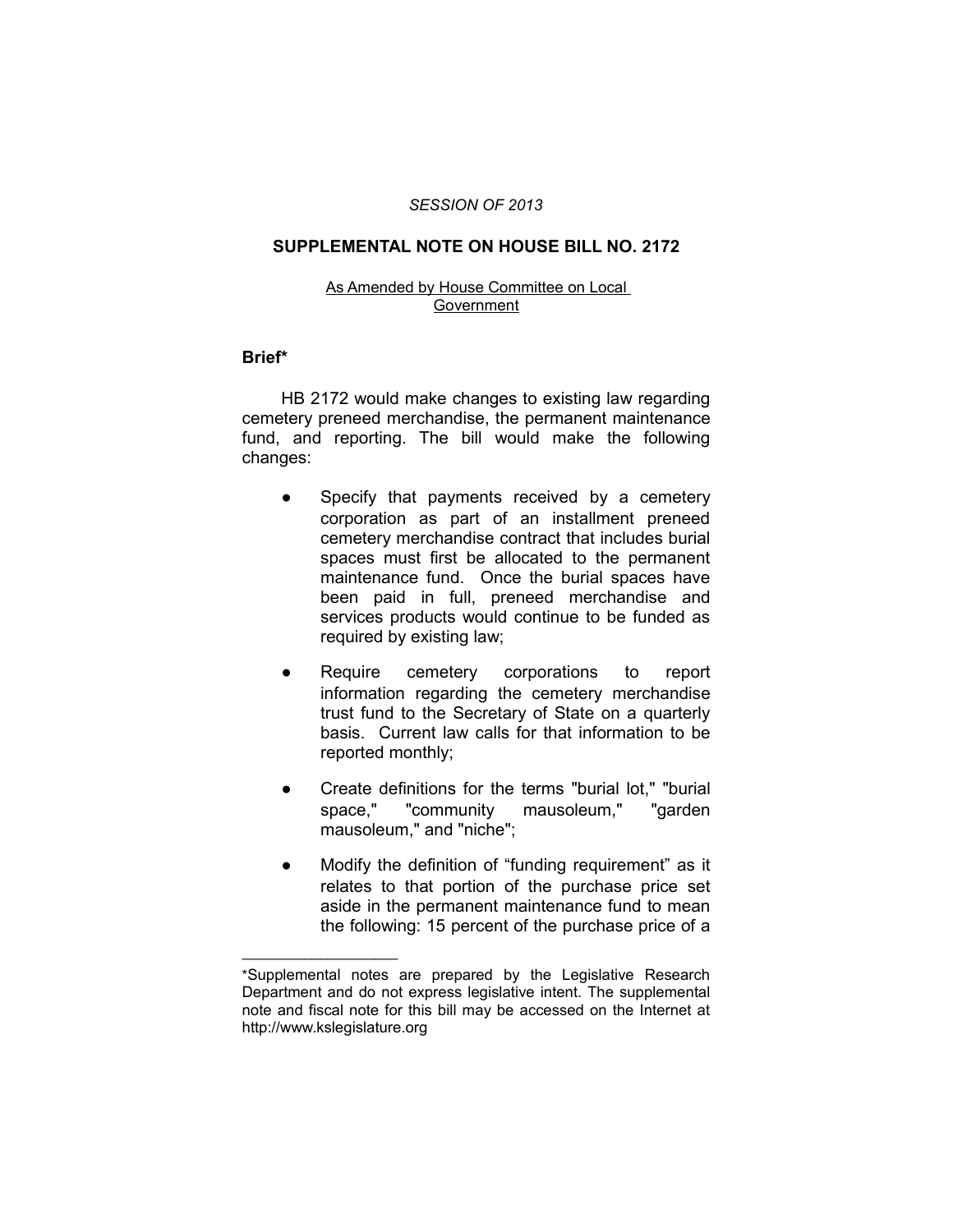burial lot, but not less than \$25; 10 percent of the purchase price of a community mausoleum crypt, but not less than \$100; or 5 percent of the purchase price for each garden mausoleum crypt or niche, but not less than \$50. Under current law, "funding requirement" as it relates to the permanent maintenance fund is equal to 15 percent of the purchase price of a burial space, but not less than \$25;

- Modify the definition of "purchase price" related to cemetery burial space to subtract any amount included in the total for permanent maintenance, but specify that the purchase price stated in the contract may include the amount of the funding requirement;
- Extend by 15 days the time allowed after moneys are received before those moneys must be deposited to the permanent maintenance fund or the cemetery merchandise trust fund.
- Allow taxes from capital gains related to the permanent maintenance fund to be paid from the realized capital gains proceeds; and
- Make several technical changes.

# **Background**

Representative Frownfelter testified in support of the bill, which he said makes changes necessary in today's market. Also testifying in support was the President of the Kansas Cemetery Association, who said the Association had worked with the Secretary of State's Office over the past year to clarify or modify a limited number of practices that were part of the major revision of cemetery statutes in 2011. A representative of the Secretary of State's Office agreed, stating the purpose of the bill was to further clarify the intent of the 2011 legislation. The representative noted the mutual